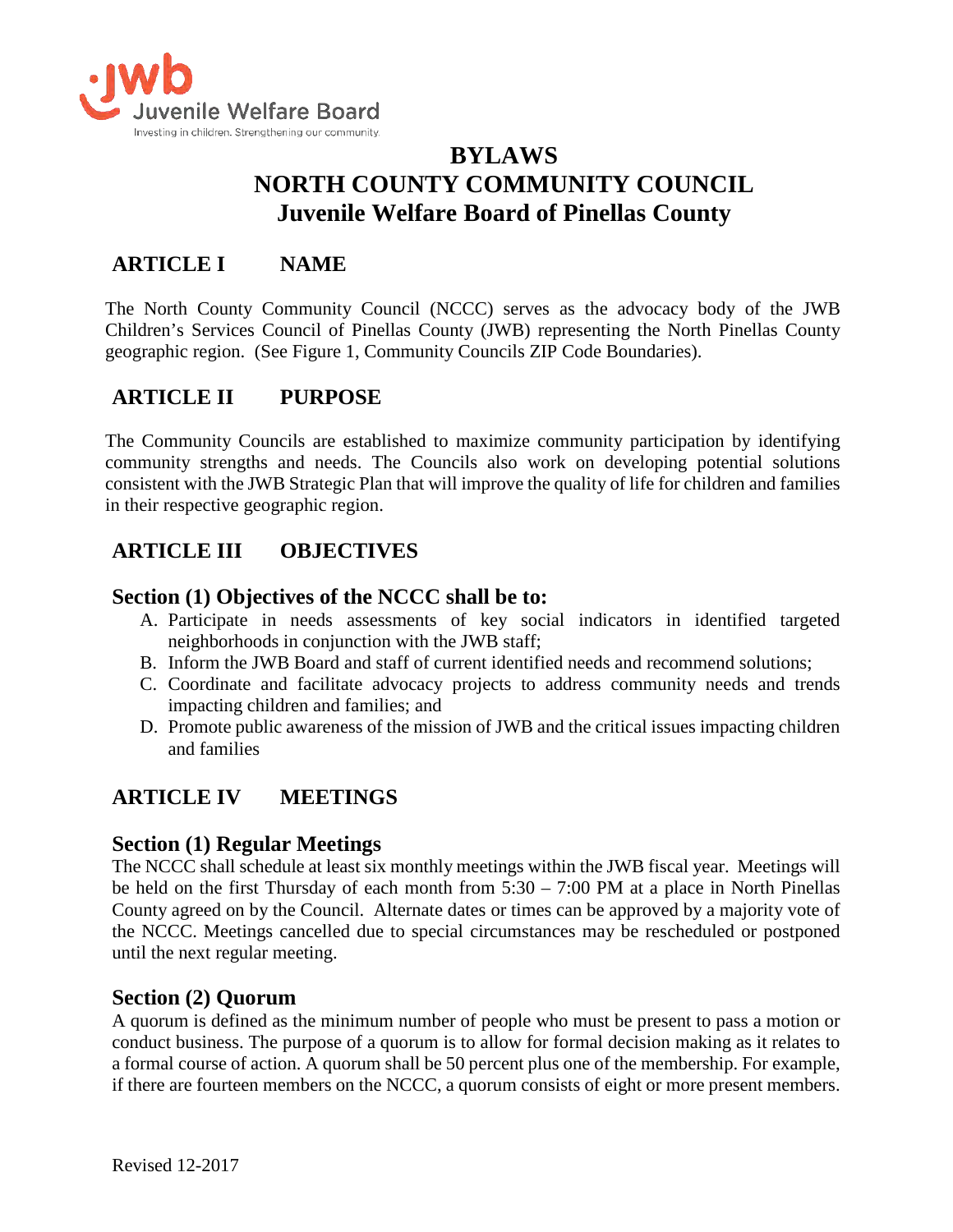#### **Section (3) Open Meetings/Public Notice**

Meetings are open and accessible to the general public. Public notice of these meetings is the responsibility of the JWB staff. In the event that the Chairperson is unable to attend, the Vice Chair will act as temporary chair. In the event the Vice Chair is also unavailable, the Secretary will act as temporary chair. If Officers are not present, JWB Staff Liaison/ Senior Planner will assume responsibility of the meeting.

Meetings will be open to the community and to the general public in accordance with applicable *Florida Government in the Sunshine* laws. Meeting agendas and minutes will be posted on the JWB website. Visitors will not vote during meetings but are encouraged to participate in discussion in accordance with the agenda. Any member may submit, in writing, proposed items for inclusion of the agenda at the direction of the Chairperson and/or JWB Staff Liaison.

#### **Section (4) Parliamentary (Authority) Procedure**

The rules contained in *Roberts Rules of Order Revised* shall be used as guidelines to conduct business meetings of the Council.

## **ARTICLE V MEMBERSHIP**

#### **Section (1) Membership**

The membership of the NCCC shall not exceed 25 members who reside or work in the North Pinellas County region. The NCCC shall endeavor to have at least one member between the ages of 18-21.

The application process consists of individuals completing an application for membership, interviewing with the JWB Staff Liaison and undergoing a background screening as prescribed by JWB. The Applicant must meet the member qualifications (as described in Article V, Sections 3 or 4), be recommended by the JWB Staff, and ultimately be appointed by the Board. The Applicant may apply at anytime during the year and shall serve for two fiscal years upon original appointment.

The membership of the NCCC will consist of diverse persons from the geographic region as defined by the JWB Pinellas County Region map. These groups shall have representation from youth, residents, and the professional community. Categoriesinclude Community Representatives, Education, Business, Government, Civic Organizations, and Youth/Young Adults. The Council will work with JWB to achieve equal representation among all categories for the Council. The Council shall not recommend to the JWB Board additional members of the Council representing a specific category if the additional member will cause such category to exceed 50 percent of the total membership of the Council.

Members of each Community Council will make every effort to ensure that a potential conflict of interest, either direct or indirect, will be declared. In addition, the member will refrain from influencing any discussion and abstain from voting on the issue. The declaration of any conflict of interest shall be stated in the minutes of the meeting.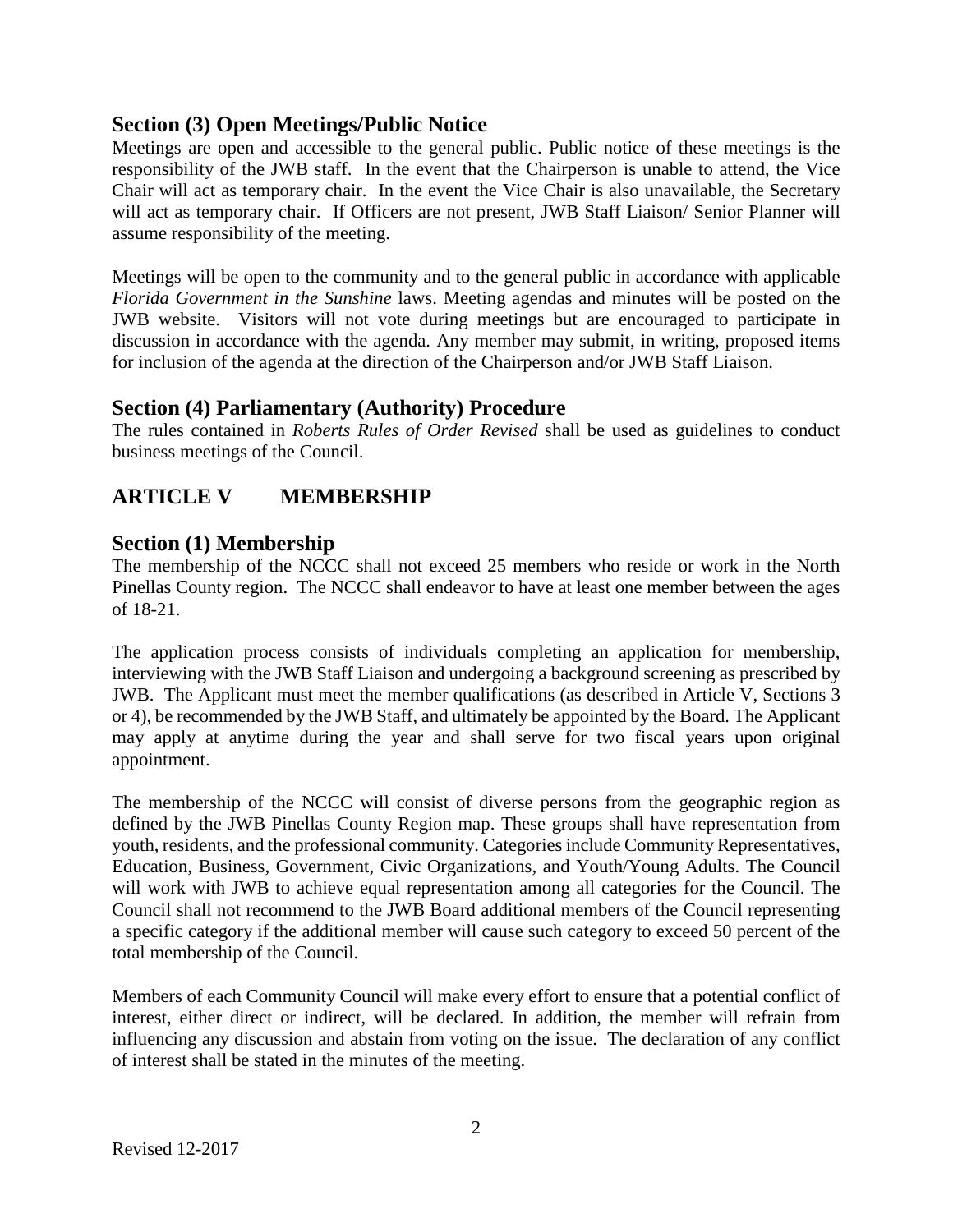### **Section (2) Term of Service**

Upon appointment by the JWB Board, each member shall serve until his or her resignation or removal pursuant to these bylaws.

#### **Section (3) Qualifications of Members & Officers**

- A. Successfully complete the application process, including background screening
- B. Knowledge of and the commitment to the needs of children and families of respective communities
- C. Willingness to actively participate in the execution of the work plan and council initiatives
- D. Support the mission and vision of the NCCC as well as the JWB Strategic Plan
- E. Commit to a two-year fiscal term upon approval of nomination by the JWB Board
- F. May not be a member or officer if an employee of a JWB funded program. This includes staff, lead agencies, sub-contracts, and consultants paid for by JWB funding (effective upon ratification of the bylaws) and
- G. May not serve as an Officer or designee spokesperson if related by blood or marriage to a JWB staff member or member of the JWB Board of Directors.

## **Section (4) Qualifications of Youth Members**

- A. Successfully complete the youth application signed by the parent or legal guardian;
- B. Receive at least two letters of recommendations one from school and one from an unrelated adult community source and
- C. Willingness to actively participate in the execution of the work plan, council initiatives, and special projects

## **Section (5) Expectations of All Members**

- A. Regularly attend monthly meetings. When unable to attend, it is expected that members notify the JWB Staff Liaison and/or follow-up afterwards.
- B. If members are not able to attend monthly, it is recommended that they send another representative, who may also serve as a liaison.
- C. Participate in at least one (1) NCCC sponsored event annually.

## **Section (6) Responsibilities of JWB Staff Liaison**

- A. Serve as the JWB liaison for the NCCC
- B. Coordinate the monthly NCCC meetings
- C. Provide technical support
- D. Facilitate the timely execution of the Council's work plan
- E. Post meeting agendas and minutes on the JWB website.

## **Section (7) Dismissals**

Any member who is absent for 4 consecutive meetings within the fiscal year without prior notification to a JWB Staff Liaison shall be deemed to have resigned as a member. The number of absences will be noted in the minutes/sign in sheet. The NCCC may, by majority vote, dismiss any member whose attendance is unsatisfactory, behavior disrupts or subverts the work, mission, and activities of the NCCC or its reputation and good standing in the community. However, such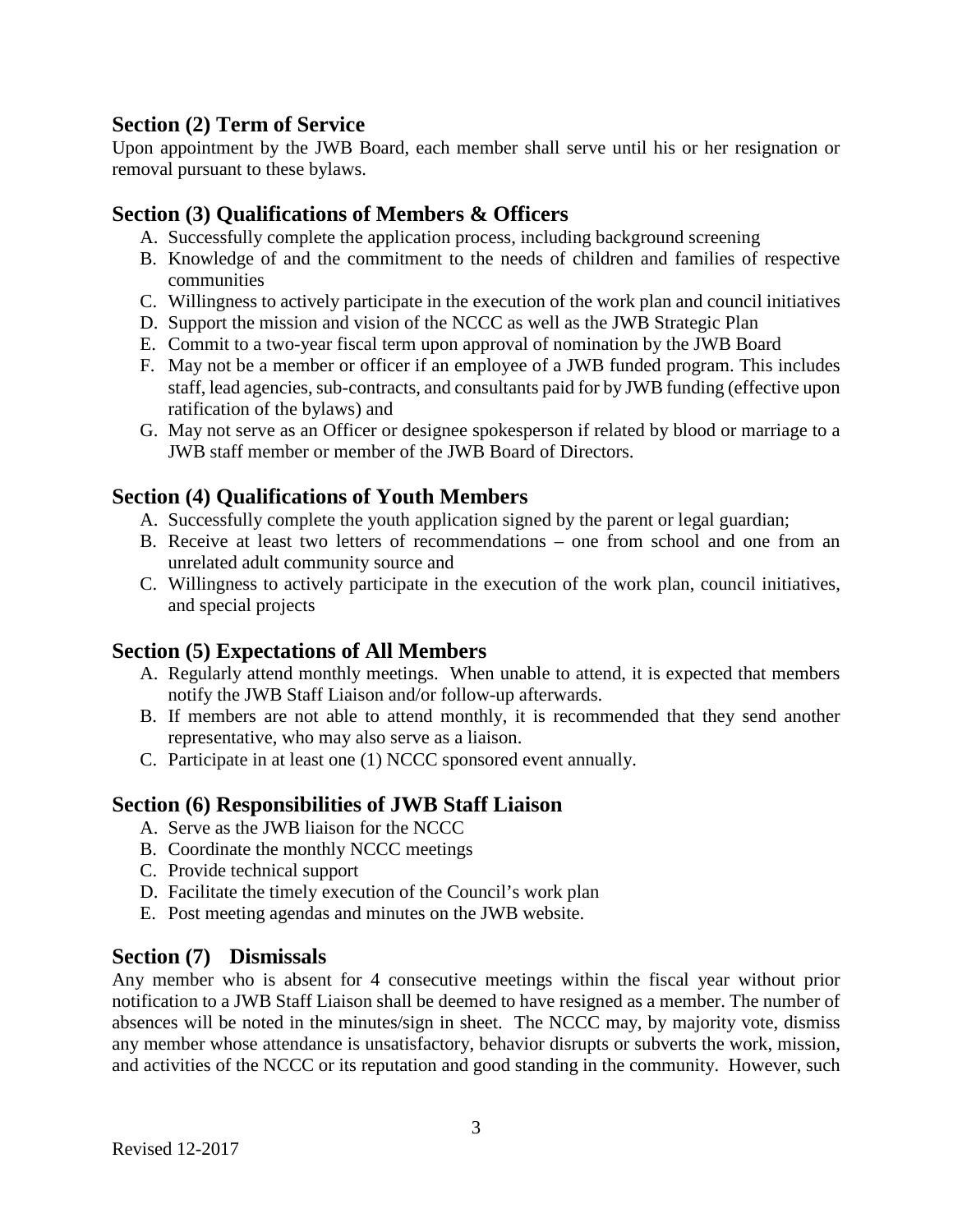member may be reinstated by a majority vote of the NCCC membership, after presenting a case to the Council regarding his or her behavior.

#### **Section (8) Resignation**

A Member and/or Officer may resign at any time by giving written notice to the JWB Staff Liaison. Unless otherwise specified in the notice, the resignation shall take effect upon receipt of the notice.

#### **Section (9) Vacancies**

Vacancies occurring in the Council Officers may be filled by a majority vote of each of the NCCC members. An Officer elected to fill a vacancy caused by a resignation shall hold office for the unexpired term of his or her predecessor or until October of that fiscal year; whichever comes first. An Election Process shall occur within sixty 6) days of notice of resignation to fill the vacancy (as referenced in Article VII, Section I).

## **ARTICLE VI EXECUTIVE COMMITTEE AND DUTIES OF OFFICERS**

### **Section (1) Executive Committee**

- A. The NCCC Executive Committee shall consist of a Chairperson, Vice-Chair, Secretary, and Community Recognition Representative (Cooperman-Bogue KidsFirst Awards); and
- B. The three Executive Committees of the Regional Community Councils may meet jointly as needed to enhance communication and develop a stronger collaboration amongst the Councils.

## **Section (2) Term of Service**

Each elected Officer shall serve a two-year fiscal term. No individual shall serve more than two consecutive terms or up to four years in any one office. After one year in an Ex-Officio status, an individual may be eligible for re-election in the same office. Officers shall adhere to the fiscal year established by the Board, which is October 1 – September 30. Officers may continue in office until their successors have been elected, qualified, and sworn in.

## **Section (3) Duties of the Chairperson**

- A. Meet with the JWB Staff Liaison to develop advocacy efforts, work plans, and agendas
- B. Convene the monthly meeting and preside
- C. Serve as liaison between the NCCC and JWB
- D. Serve as spokesperson to the Board or appoint his/her Designee.

## **Section (4) Duties of the Vice-Chairperson**

- A. Assume responsibility of the Chair upon his/her absence
- B. Assist the Secretary with duties, and attendance
- C. Other responsibilities as delegated by the Chair

## **Section (5) Duties of the Secretary**

- A. Record minutes of all meetings
- B. Keep attendance records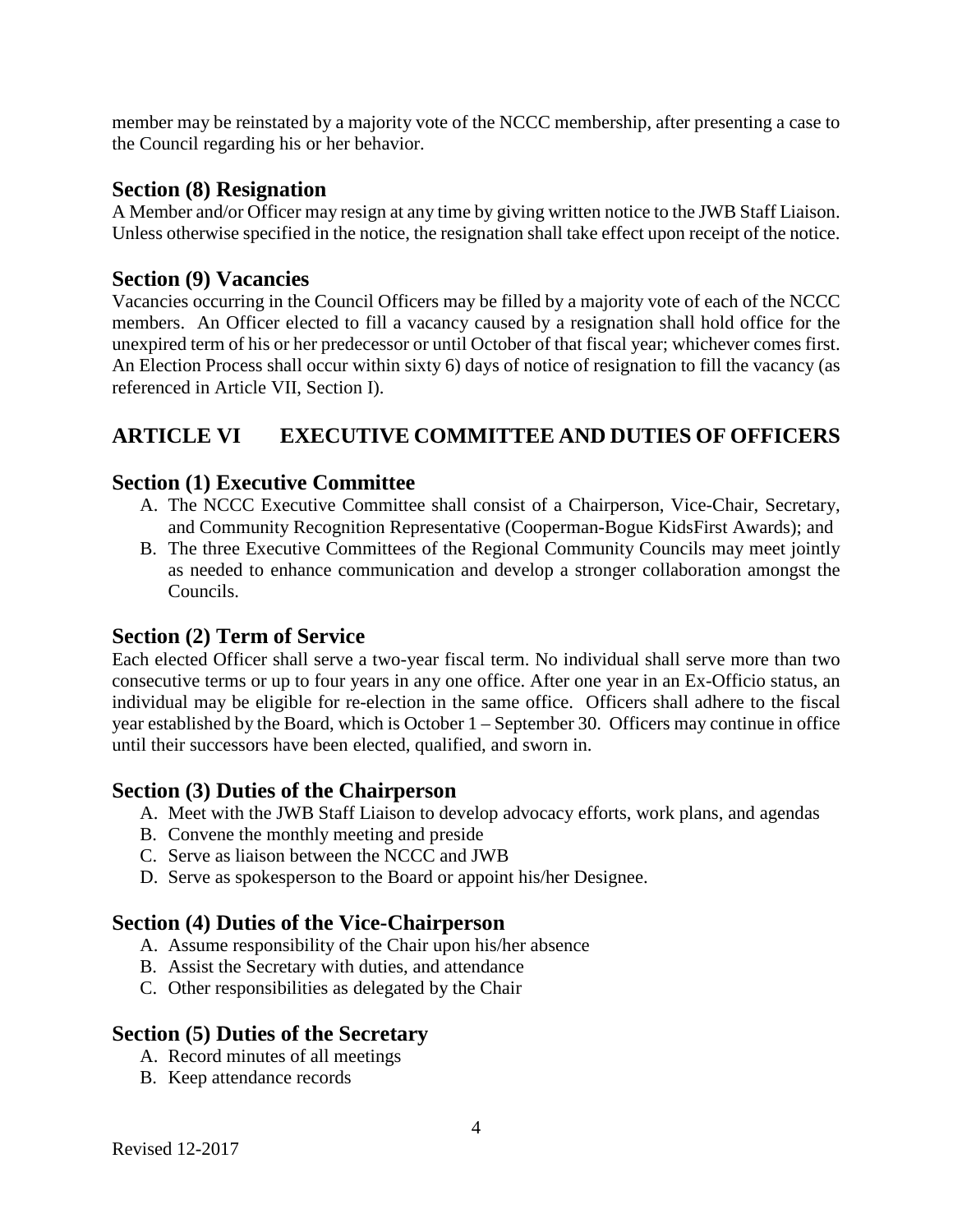- C. Submit minutes and sign in sheet draft to the JWB Staff Liaison at the end of the meeting, or within 7 business days following the meeting via email.
- D. In the absence of Secretary, the Chairperson may appoint an acting secretary to serve during any Council meeting.

#### **Section (6) Duties of the Community Recognition Representative**

- A. Represent each Council on the Cooperman-Bogue Awards Committee and Corporate Recognition Awards Committee
- B. Attend the meetings
- C. Provide input into the selection of the award recipient

#### **Section (7) Conduct of Meetings**

In the event that the Chairperson is unable to attend the meeting, the Vice Chair will act as temporary Chair. In the event the Vice Chair is also unavailable, the Secretary will assume responsibility of the meeting. If officers are not present, the JWB Staff Liaison will assume responsibility of the meeting. Any member may submit, in writing, proposed items for inclusion in the agenda at the direction of the Chairperson and/or JWB Staff Liaison.

## **ARTICLE VII STANDING COMMITTEE PROCEDURES**

#### **Section (1) Nominating Committee**

Shall consist of the full NCCC, with each member working directly with the JWB Staff Liaison (in accordance with Sunshine Law) to refer potential nominees. The JWB Staff Liaison will contact each nominee to confirm acceptance of their nomination and will prepare a slate of officers by September for the ensuing year. The slate of officers will be shared with the current Chair prior to the September meeting, and he/she will carry out the election process.

#### **Section (2) Bylaws Committee**

Shall consist of two members of the NCCC. This Committee shall work with the JWB Staff Liaison to review the Bylaws every two years and make recommendations for revisions. The recommendations will be presented in written form at a NCCC meeting, and approved prior to adoption.

#### **Section (3) Friends of the NCCC**

Shall consist of those who support the work of the Council, without voting privileges, but open to participate in any meeting, event or project of the NCCC. Shall receive regular updates and information via e-mail and can be called upon for supportive and short-term work.

#### **Section (4) Ad Hoc Committees**

Shall be regional and/or joint and will be established as needed. This Committee will abide by Article IV Meeting section of the Bylaws.

## **ARTICLE VIII BYLAWS AMENDMENTS**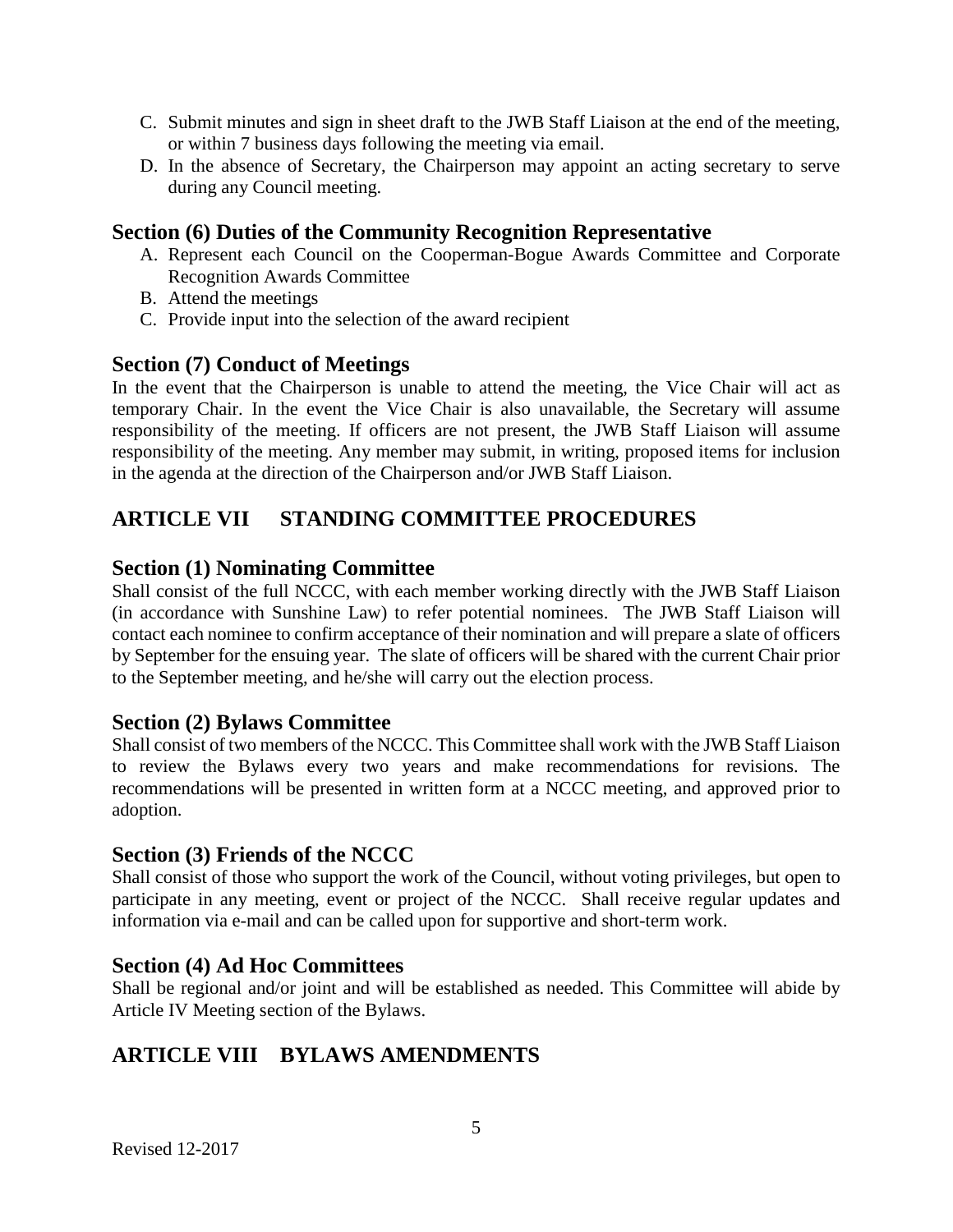These Bylaws may be amended by a majority vote the NCCC by adhering to the process of the Bylaws, Article VII Section 2. Written notice of the Amendment shall be sent to the NCCC members prior to the regular monthly meeting.

### **Updates:**

Reviewed/Updated by Staff Liaison upon legal feedback for COA (7-25-17) Reviewed/Updated by Staff Liaison at request of NCCC Executive (4-12-17) Reviewed/Updated by Staff Liaison for standard formatting (12-28-17)